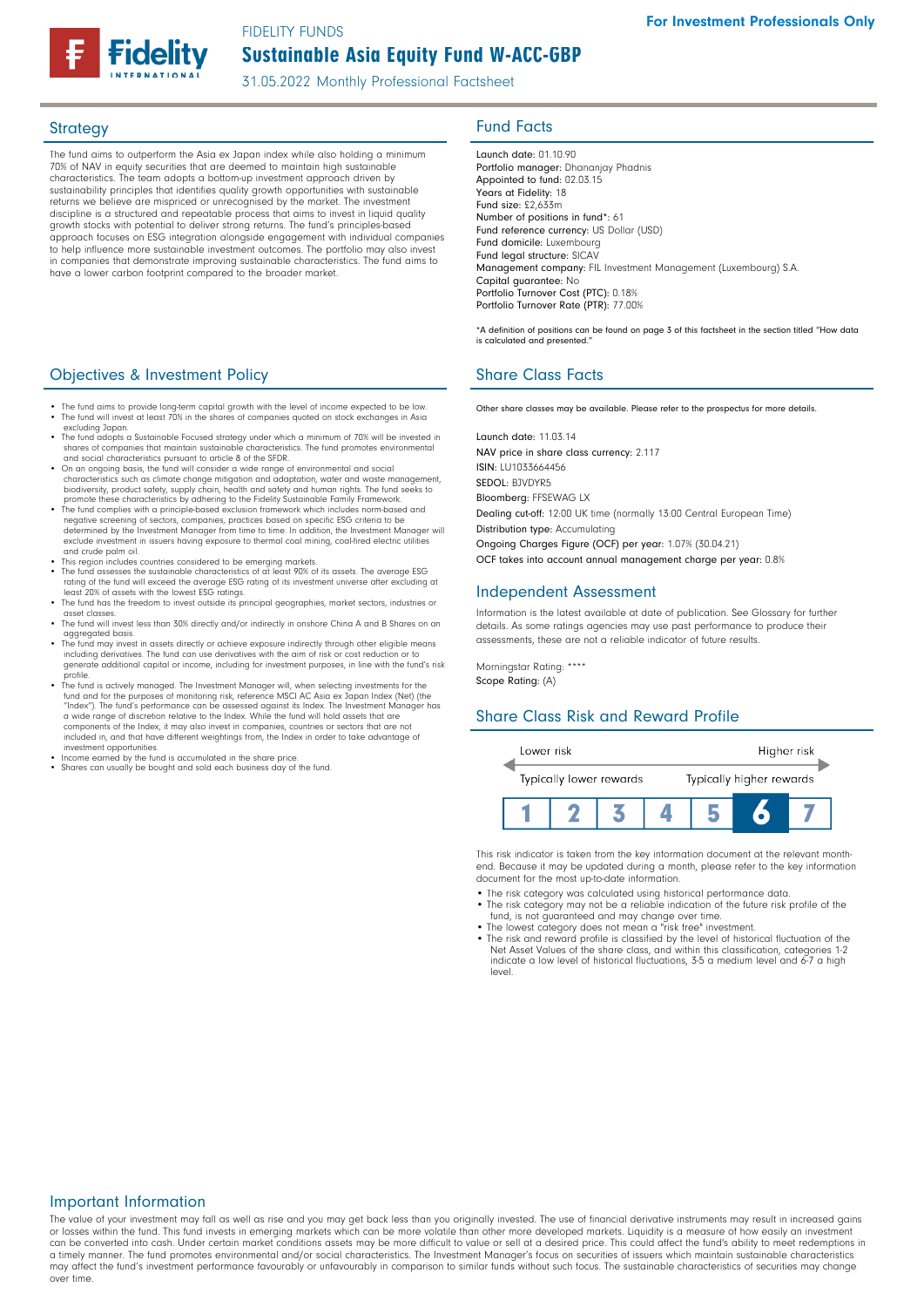Sustainable Asia Equity Fund W-ACC-GBP FIDELITY FUNDS



31.05.2022 Monthly Professional Factsheet

Past performance is not a reliable indicator of future results. The fund's returns can be affected by fluctuations in currency exchange rates.

# Performance Comparator(s)

Peer Group Universe

Market index from 02.03.15 MSCI AC Asia ex Japan Index (Net) Morningstar EAA Fund Asia ex-Japan Equity

Market index is for comparative purposes only unless specifically referenced in the Objectives & Investment Policy on page 1. The same index is used in the positioning tables on this factsheet. Where the effective date for the current market index is after the share class launch date, full history is available from Fidelity.

## Cumulative performance in GBP (rebased to 100)



Performance is shown for the last five years (or since launch for funds launched within that period).

### Performance for calendar years in GBP (%)



#### 19.6 13.8 38.0  $31.8$  $2.0$  $\overline{A}$  $2.2$  $\overline{3}$ 31.05.19<br>31.05.20  $31.05.21$ 31.05.17 31.05.20 31.05.18 31.05.18 31.05.19 31.05.21 31.05.22 **Fund** Index

### Volatility & Risk (3 years)

| Annualised Volatility: fund (%) | 13.86 | <b>Annualised Alpha</b>       | 0.56 |
|---------------------------------|-------|-------------------------------|------|
| <b>Relative Volatility</b>      | 1.10  | Beta                          | 1.06 |
| Sharpe Ratio: fund              | 0.47  | Annualised Tracking Error (%) | 3.75 |
|                                 |       | Information Ratio             | 0.22 |
|                                 |       | R <sup>2</sup>                | 0.93 |
|                                 |       |                               |      |

Calculated using month-end data points. Definitions of these terms can be found in the Glossary section of this factsheet.

## Performance to 31.05.22 in GBP (%)

|                                    |                          |        |                |         |          |      | Since       |
|------------------------------------|--------------------------|--------|----------------|---------|----------|------|-------------|
|                                    | 1 <sub>m</sub>           | 3m     | <b>YTD</b>     | 1yr     | 3yr      | 5yr  | $11.03.14*$ |
| Fund cumulative growth             | 0.8                      | $-4.5$ | $-7.7$         | $-13.1$ | 21.6     | 42.3 | 111.7       |
| Index cumulative growth            | 0.1                      | $-1.4$ | $-5.8$         | $-11.6$ | 18.8     | 26.9 | 99.3        |
| Fund annualised growth             | $\overline{\phantom{a}}$ | $\sim$ | $\sim$         | $-13.1$ | 6.7      | 7.3  | 9.5         |
| Index annualised growth            | $\overline{\phantom{a}}$ | $\sim$ | $\sim$         | $-11.6$ | 5.9      | 4.9  | 8.7         |
| Ranking within Peer Group Universe |                          |        |                |         |          |      |             |
| Y-USD                              | 30                       | 93     | 62             | 65      | 35       | 11   |             |
| Total number of funds              | 134                      | 133    | 132            | 125     | 107      | 89   |             |
| Quartile ranking**                 |                          | 3      | $\mathfrak{p}$ | 3       | $\Omega$ |      |             |

The performance figures above include performance prior to the repurpose of the fund on 24 February 2021 from the legacy Fidelity Funds - Asia Focus Fund. Before this date the<br>performance was achieved in circumstances that over 5 years to 4.9%. This is the highest initial charge applicable, if the initial charge you pay is less than 5.25%, the impact on the overall performance will be less. Market indices are sourced from RIMES and other data is sourced from third-party providers such as Morningstar. \*Performance commencement date.

\*\*Quartile rank is for the fund's primary share class as identified by Morningstar, which may be different than the share class detailed in this factsheet and refers to performance over time rated on a scale of 1-4. A ranking of 1 indicates that the item being ranked is in the top 25% of the sample and so on. Rankings are based on a performance record that is included in the Peer Group Universe. In line with Investment Association methodology, this record may include a track record extension from a legacy share class and the record may<br>not be the same class of this factsheet. Q

# Performance for 12 month periods in GBP (%)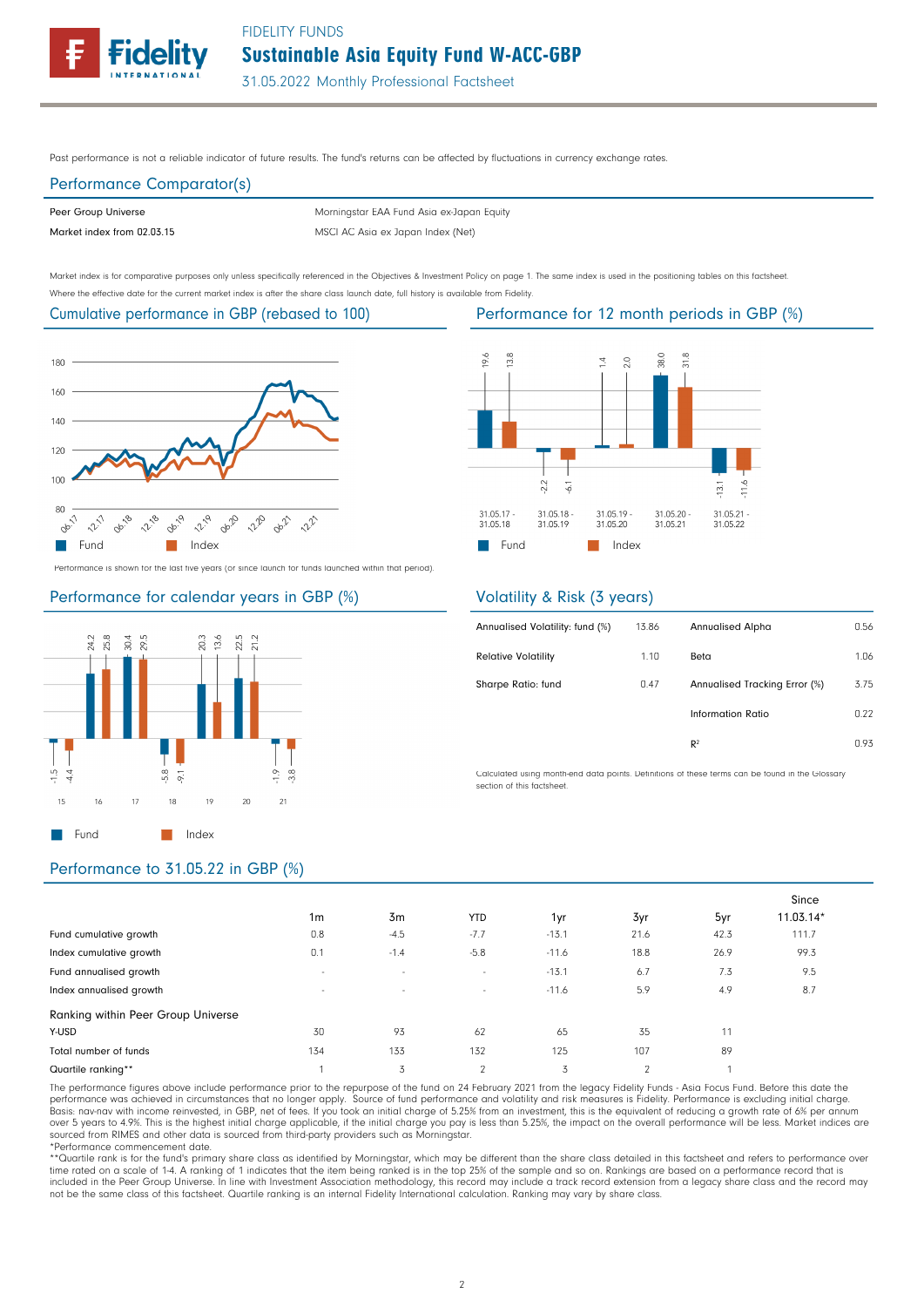

This factsheet contains information about the composition of the fund at a particular point in time. It aims to help you understand how the fund manager is positioned to achieve the fund's objectives.

The Equity Exposure table below provides an overall view of the fund. This represents - in percentage terms - how much of the fund is invested in the market. The higher the figure, the more the fund will take part in any market rises (or falls).

The definitions section provides a more comprehensive explanation of the individual elements in the table.

The exposure and positioning tables on page 4 break the fund down into a number of different views, each providing a different perspective on the fund's investments.

# Introduction **Introduction How data is calculated and presented**

Portfolio composition data has been calculated and presented according to several general principles, which are listed below.

- **Aggregation:** all investments, including derivatives, linked to a particular issuing company have been combined to form a total percentage holding for each company. The aggregate holding is referred to in this factsheet as a position. Where a company is listed in two separate countries, each listing may be classified as a separate issuing company. Exchange Traded Funds (ETFs) and derivatives on ETFs are treated as individual securities – ie not aggregated.

**Categorisation:** for investments that have underlying securities we use the attributes of the underlying issuing company or common share to determine the appropriate sector, market capitalisation band and geographic area.

- **Derivatives:** all derivatives are included on an exposure basis and, where necessary, are delta-adjusted. Delta-adjusting expresses derivatives in terms of the equivalent number of shares that would be needed to generate the same return.

"Basket" securities: securities that represent a number of company shares - like index futures or options - are allocated to categories (such as sector) whenever possible. Otherwise they are included in the "Other Index / Unclassified" category.

# Equity Exposure (% TNA)

| Equity          | Exposure<br>$(%$ (% TNA)<br>95.1 |
|-----------------|----------------------------------|
| Other           | 0.0                              |
| Uninvested Cash | 4.9                              |

#### Definition of terms:

Equity: the percentage of the fund that is currently invested in the equity market.

Other: the value of any non-equity investments (excluding cash funds) expressed as a percentage of fund TNA.

Uninvested cash: this is 100% minus the fund's Equity exposure and minus Other. This leaves any residual cash exposure that is not invested in shares or via derivatives. % TNA: Data is presented as a percentage of TNA, which stands for Total Net Assets (the value of all the fund's assets after the deduction of any liabilities).

#### Active Money

Active Money

68.5%

This is the sum of the fund's overweight positions (including effective cash) when compared to the market index.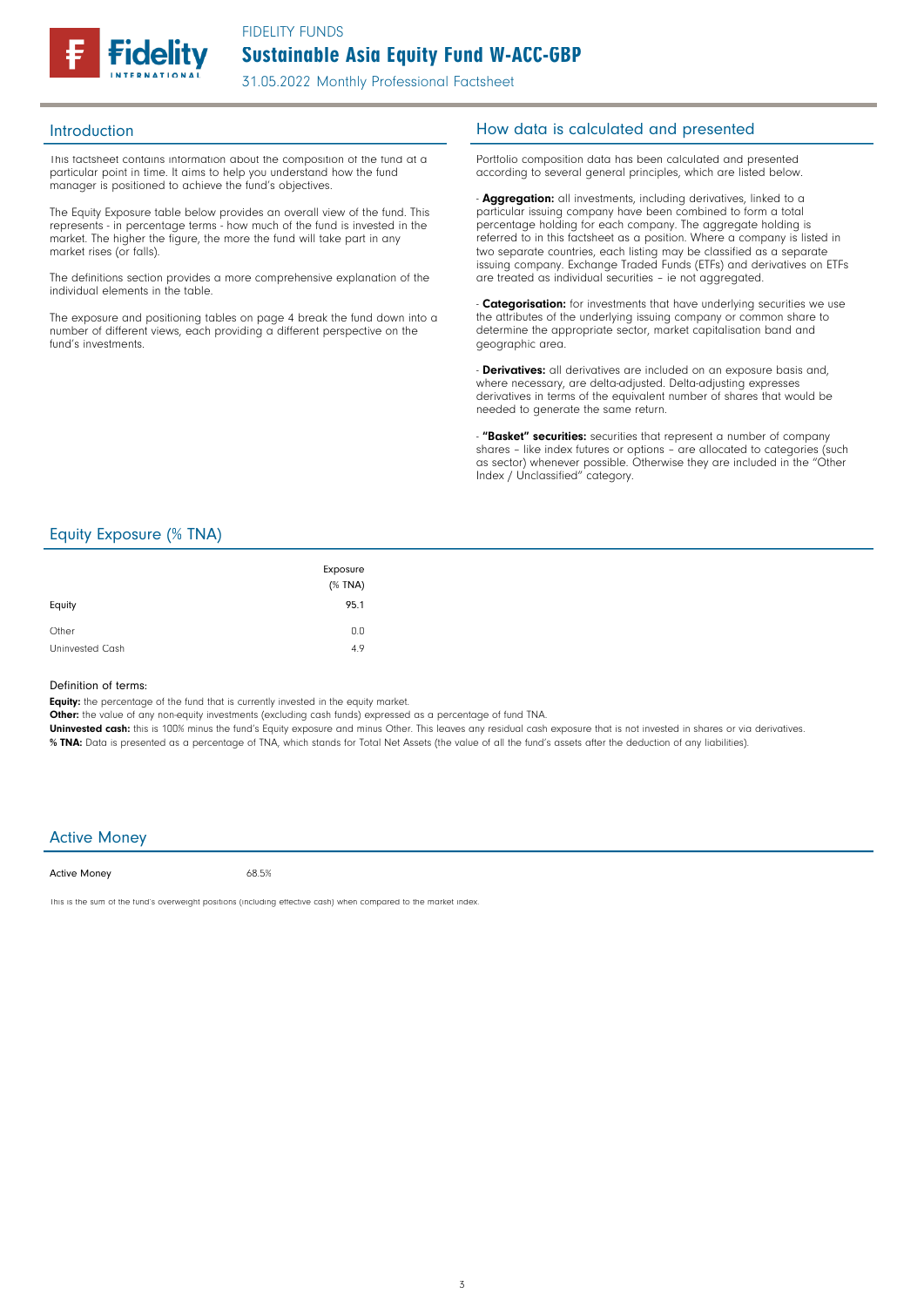# FIDELITY FUNDS

# Sustainable Asia Equity Fund W-ACC-GBP

31.05.2022 Monthly Professional Factsheet

| <b>GICS Sector</b>            | Fund | Index | Relative | GBP              |
|-------------------------------|------|-------|----------|------------------|
| Financials                    | 29.8 | 20.4  | 9.4      | >10 <sub>k</sub> |
| Information Technology        | 23.9 | 24.0  | $-0.1$   | $5 - 10$         |
| <b>Consumer Discretionary</b> | 15.9 | 13.9  | 2.0      | 1-5b             |
| <b>Communication Services</b> | 6.5  | 10.0  | $-3.5$   | $0-1b$           |
| <b>Consumer Staples</b>       | 4.4  | 5.1   | $-0.7$   | Tota             |
| <b>Health Care</b>            | 3.7  | 3.7   | 0.0      | Inde             |
| Industrials                   | 3.7  | 6.7   | $-3.1$   | Tota             |
| <b>Materials</b>              | 3.5  | 5.5   | $-2.0$   |                  |
| <b>Real Estate</b>            | 2.2  | 4.0   | $-1.9$   |                  |
| Energy                        | 1.1  | 3.6   | $-2.5$   |                  |
| <b>Utilities</b>              | 0.6  | 3.1   | $-2.5$   |                  |
| <b>Total Sector Exposure</b>  | 95.1 | 100.0 |          |                  |
| Other Index / Unclassified    | 0.0  | 0.0   |          |                  |
| <b>Total Equity Exposure</b>  | 95.1 | 100.0 |          |                  |
|                               |      |       |          |                  |

# Sector/Industry Exposure (% TNA) Market Capitalisation Exposure (% TNA)

| GBP                              | Fund | Index | Relative |
|----------------------------------|------|-------|----------|
| $>10$ bn                         | 78.5 | 71.7  | 6.8      |
| 5-10 <sub>bn</sub>               | 4.3  | 15.3  | $-11.0$  |
| $1-5$ bn                         | 8.4  | 10.8  | $-2.3$   |
| $0-1$ bn                         | 2.7  | 0.2   | 2.5      |
| <b>Total Market Cap Exposure</b> | 94.0 | 98.0  |          |
| Index / Unclassified             | 1.1  | 2.0   |          |
| <b>Total Equity Exposure</b>     | 95.1 | 100.0 |          |

# ographic Exposure (% TNA) and Contact Contact Regional Exposure (% TNA)

| Geographic exposure (% TNA) |  |  |
|-----------------------------|--|--|
|                             |  |  |

|                                  | Fund | Index | Relative |  |
|----------------------------------|------|-------|----------|--|
| China                            | 34.6 | 34.9  | $-0.3$   |  |
| India                            | 14.5 | 14.6  | $-0.1$   |  |
| Korea (South)                    | 13.1 | 14.5  | $-1.3$   |  |
| Hong Kong                        | 12.4 | 7.5   | 4.9      |  |
| Taiwan                           | 8.5  | 18.2  | $-9.7$   |  |
| Singapore                        | 3.3  | 3.5   | $-0.1$   |  |
| Thailand                         | 2.8  | 2.2   | 0.6      |  |
| Indonesia                        | 2.6  | 2.1   | 0.5      |  |
| United Kingdom                   | 1.3  | 0.0   | 1.3      |  |
| Vietnam                          | 0.8  | 0.0   | 0.8      |  |
| Others                           | 1.2  | 2.6   | $-1.4$   |  |
| <b>Total Geographic Exposure</b> | 95.1 | 100.0 |          |  |
| Other Index / Unclassified       | 0.0  | 0.0   |          |  |
| <b>Total Equity Exposure</b>     | 95.1 | 100.0 |          |  |

|                                | Fund | Index | Relative |
|--------------------------------|------|-------|----------|
| <b>Emerging Asia</b>           | 77.6 | 89.0  | $-11.4$  |
| Asia Pacific (ex-Japan)        | 15.7 | 11.0  | 4.7      |
| UK                             | 1.3  | 0.0   | 1.3      |
| North America                  | 0.6  | 0.0   | 0.5      |
|                                |      |       |          |
|                                |      |       |          |
|                                |      |       |          |
|                                |      |       |          |
| <b>Total Regional Exposure</b> | 95.1 | 100.0 |          |
| Other Index / Unclassified     | 0.0  | 0.0   |          |
| <b>Total Equity Exposure</b>   | 95.1 | 100.0 |          |

### Top Positions (% TNA)

|                                 | GICS Sector                   |
|---------------------------------|-------------------------------|
| SAMSUNG ELECTRONICS CO LTD      | Information Technology        |
| TAIWAN SEMICONDUCTOR MFG CO LTD | Information Technology        |
| AIA GROUP LTD                   | Financials                    |
| <b>TENCENT HLDGS LTD</b>        | <b>Communication Services</b> |
| AXIS BANK LTD                   | Financials                    |
| <b>MEITUAN</b>                  | <b>Consumer Discretionary</b> |
| <b>ICICI BANK LTD</b>           | Financials                    |
| JD.COM INC                      | <b>Consumer Discretionary</b> |
| UNITED OVERSEAS BANK LTD        | Financials                    |
| HONG KONG EXCH & CLEARING LTD   | Financials                    |
|                                 |                               |

|                             | Fund | Index | Relative |
|-----------------------------|------|-------|----------|
| AIA GROUP LTD               | 7.9  | 2.1   | 5.8      |
| <b>AXIS BANK LTD</b>        | 4.3  | 0.3   | 4.0      |
| SAMSUNG FLECTRONICS CO LTD  | 8.6  | 5.0   | 3.6      |
| <b>ICICI BANK LTD</b>       | 3.7  | 0.8   | 2.9      |
| UNITED OVERSEAS BANK LTD    | 2.8  | 0.4   | 2.3      |
| MFITUAN                     | 3.8  | 1.6   | 2.2      |
| <b>HDFC BANK LTD</b>        | 2.1  | 0.0   | 2.1      |
| JD.COM INC                  | 3.1  | 1.0   | 2.1      |
| CHINA RFS LD LTD            | 2.2  | 0.2   | 1.9      |
| <b>GALAXY FNT GROUP LTD</b> | 2.1  | 0.2   | 1.9      |

#### Positions Concentration (% TNA)

|        | Fund | Index |
|--------|------|-------|
| Top 10 | 49.6 | 28.7  |
| Top 20 | 67.1 | 36.4  |
| Top 50 | 91.6 | 48.8  |

Definition of terms:<br>
Top Positions: these din the positioning tables on this page is the index defined in the Performance Comparator(s) section on page 2 of this factsheet.<br>
ITOP Positions: those companies in which the la

# 100.0

| Geographic Location | Fund | Index | Relative |
|---------------------|------|-------|----------|
| Korea (South)       | 8.6  | 5.0   | 3.6      |
| Taiwan              | 8.1  | 7.8   | 0.2      |
| Hong Kong           | 7.9  | 2.1   | 5.8      |
| China               | 5.0  | 4.4   | 0.6      |
| India               | 4.3  | 0.3   | 4.0      |
| China               | 3.8  | 1.6   | 2.2      |
| India               | 3.7  | 0.8   | 2.9      |
| China               | 3.1  | 1.0   | 2.1      |
| Singapore           | 2.8  | 0.4   | 2.3      |
| Hong Kong           | 2.4  | 0.9   | 1.5      |

# Top Overweight Positions (% TNA) Top Underweight Positions (% TNA)

|                                   | Fund | Index | Relative |
|-----------------------------------|------|-------|----------|
| ALIBARA GROUP HOLDING LTD         | 0.3  | 3.1   | $-2.8$   |
| RELIANCE INDUSTRIES LTD           | 0.0  | 1.6   | $-1.6$   |
| CHINA CONSTRUCTION BANK           | 0.0  | 1.7   | $-1.2$   |
| HOUSING DEVELOPMENT FINANCE       | 0.0  | 0.8   | $-0.8$   |
| HON HAI PRECISION INDUSTRY CO LTD | 0.0  | 0.8   | $-0.8$   |
| NFTFASF INC                       | 0.0  | n 7   | $-0.7$   |
| PING AN INS GROUP CO CHINA LTD    | 0.0  | 07    | $-0.7$   |
| DBS GROUP HLDGS LTD               | n n  | 07    | $-0.7$   |
| TATA CONSULTANCY SERVICES LTD     | 0.0  | n 7   | $-0.7$   |
| <b>BAIDU INC</b>                  | nη   | 0.6   | $-0.6$   |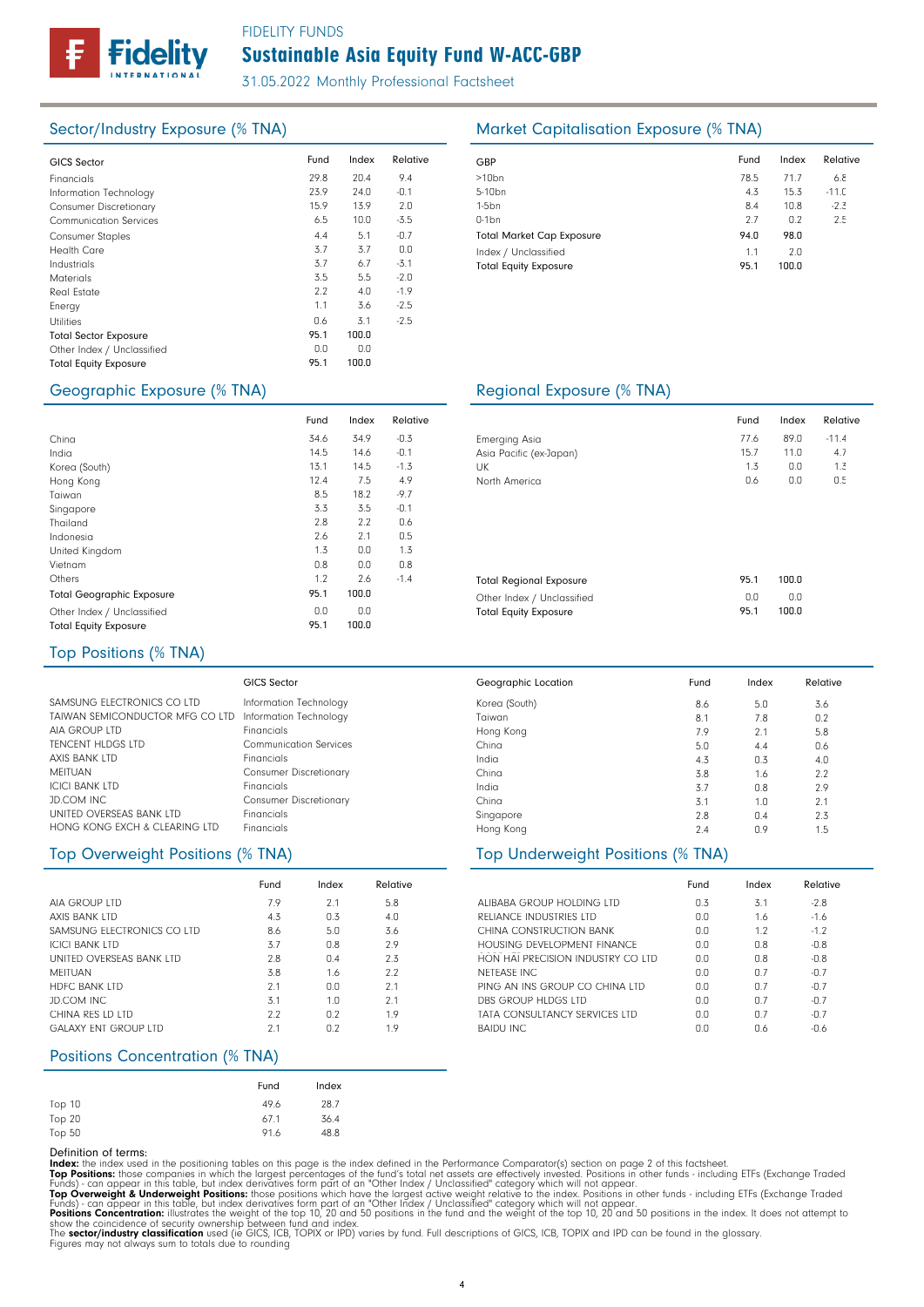Sustainable Asia Equity Fund W-ACC-GBP FIDELITY FUNDS

31.05.2022 Monthly Professional Factsheet

### **Attribution**

Performance attribution is produced in the currency shown below. For funds with multiple share classes, the attribution return reflects the aggregate performance across all the share classes. It may therefore deviate from the published return for a particular share class. When using the analysis for hedged share classes, please consider that the attribution is shown before the impact of hedging.

The contributions shown in the tables are before the impact of charges. If charges are applied, their effect is captured in the "Other" category in the tables and will also be reflected in the fund return.

All investments, including derivatives, linked to a particular issuing company have been combined to form a total percentage for each issuing company.

The sector/industry and geographic contribution tables (where relevant) display a maximum of eleven individual entries. Where applicable, only top five and bottom five are listed, with the remaining contribution shown in the "Other Sectors" or "Others" category.

| Currency of attribution       | US Dollar (USD) |
|-------------------------------|-----------------|
| One month relative return (%) | 0.82            |

delitv

#### Position Contribution (%) 2 and 2 and 2 and 2 and 2 and 2 and 2 and 2 and 2 and 2 and 2 and 2 and 2 and 2 and 2 and 2 and 2 and 2 and 2 and 2 and 2 and 2 and 2 and 2 and 2 and 2 and 2 and 2 and 2 and 2 and 2 and 2 and 2 an

| TOP CONTRIBUTORS                  | Average<br>Relative<br>Weight | Relative<br>Performance<br>Contribution | TOP DETRACTORS                     | Average<br>Relative<br>Weight | Relative<br>Performance<br>Contribution |
|-----------------------------------|-------------------------------|-----------------------------------------|------------------------------------|-------------------------------|-----------------------------------------|
| AIA GROUP LTD                     | 5.7                           | 0.34                                    | AXIS BANK LTD                      | 4.2                           | $-0.35$                                 |
| TITAN WIND ENERGY SUZHOU CO LTD   | 0.9                           | 0.29                                    | <b>GALAXY ENT GROUP LTD</b>        | 2.0                           | $-0.16$                                 |
| MFITUAN                           | 2.1                           | 0.23                                    | TAIWAN SEMICONDUCTOR MEG CO LTD    | 0.4                           | $-0.15$                                 |
| OPT MACHINE VISION TECH CO LTD    | 0.5                           | 0.17                                    | JD.COM INC                         | 2.0                           | $-0.12$                                 |
| ALIBABA GROUP HOLDING LTD         | $-2.6$                        | 0.17                                    | <b>7AI LAB LTD</b>                 | 0.3                           | $-0.12$                                 |
| RELIANCE INDUSTRIES LTD           | $-1.6$                        | 0.13                                    | <b>HAVELLS INDIA LTD</b>           | 0.9                           | $-0.09$                                 |
| LONGI GRFFN FNFRGY TFCHNOLOGY     | 0.9                           | 0.12                                    | BYD CO LTD                         | $-0.5$                        | $-0.09$                                 |
| <b>GUANGDONG HUATE GAS CO LTD</b> | 0.8                           | 0.12                                    | TRIP.COM GROUP LTD                 | 0.8                           | $-0.09$                                 |
| SHANDONG SNCR FUNL MTRL CO LTD    | 1.4                           | 0.11                                    | VIETNAM TECHNOLOGICAL & COMMERCIAL | 0.5                           | $-0.09$                                 |
| OCUMENSION THERAPEUTICS           | 0.5                           | 0.10                                    | HON HAI PRECISION INDUSTRY CO LTD  | $-0.8$                        | $-0.09$                                 |
|                                   |                               |                                         |                                    |                               |                                         |

Positions in other funds - including ETFs (Exchange Traded Funds) - can appear in this table, but index derivatives form part of an "Index / Unclassified" category which will appear in the table(s) below when relevant.

| Sector/Industry Contribution (%)        |                               |                       |                                  | 1 month                                 | Geographic Contribution (%) |                               |                       |                         | 1 month                           |
|-----------------------------------------|-------------------------------|-----------------------|----------------------------------|-----------------------------------------|-----------------------------|-------------------------------|-----------------------|-------------------------|-----------------------------------|
| <b>CONTRIBUTIONS TO RELATIVE RETURN</b> |                               |                       |                                  | <b>CONTRIBUTIONS TO RELATIVE RETURN</b> |                             |                               |                       |                         |                                   |
| <b>GICS Sector</b>                      | Average<br>Relative<br>Weight | Security<br>Selection | Sector/<br>Industry<br>Selection | Total<br>Relative<br>Contributi<br>on   |                             | Average<br>Relative<br>Weight | Security<br>Selection | Geographic<br>Selection | Total<br>Relative<br>Contribution |
| <b>Materials</b>                        | $-2.1$                        | 0.13                  | 0.22                             | 0.35                                    | China                       | $-0.6$                        | 0.61                  | 0.02                    | 0.63                              |
| Industrials                             | $-3.3$                        | 0.31                  | 0.02                             | 0.33                                    | India                       | $-0.3$                        | 0.45                  | 0.02                    | 0.47                              |
| Financials                              | 9.4                           | 0.15                  | 0.00                             | 0.16                                    | Singapore                   | $-0.4$                        | 0.14                  | 0.00                    | 0.15                              |
| <b>Health Care</b>                      | 0.0                           | 0.13                  | $-0.02$                          | 0.10                                    | Hong Kong                   | 4.9                           | $-0.03$               | 0.12                    | 0.09                              |
| Energy                                  | $-2.6$                        | 0.04                  | 0.03                             | 0.07                                    | Malaysia                    | $-1.8$                        | 0.00                  | 0.05                    | 0.05                              |
| <b>Communication Services</b>           | $-3.6$                        | 0.03                  | 0.04                             | 0.07                                    | Indonesia                   | 0.6                           | $-0.03$               | $-0.02$                 | $-0.05$                           |
| <b>Real Estate</b>                      | $-1.9$                        | 0.03                  | 0.03                             | 0.06                                    | <b>United States</b>        | 0.7                           | $-0.07$               | 0.00                    | $-0.07$                           |
| <b>Utilities</b>                        | $-2.6$                        | 0.03                  | 0.03                             | 0.05                                    | Vietnam                     | 0.9                           | $-0.11$               | 0.00                    | $-0.11$                           |
| <b>Consumer Staples</b>                 | $-0.6$                        | $-0.05$               | 0.01                             | $-0.04$                                 | Korea (South)               | $-1.1$                        | $-0.10$               | $-0.01$                 | $-0.11$                           |
| Information Technology                  | 0.2                           | $-0.18$               | 0.04                             | $-0.14$                                 | Taiwan                      | $-9.4$                        | 0.02                  | $-0.30$                 | $-0.27$                           |
| <b>Consumer Discretionary</b>           | 2.2                           | $-0.02$               | $-0.17$                          | $-0.19$                                 | Others                      | 1.6                           | 0.02                  | 0.02                    | 0.04                              |
|                                         |                               |                       |                                  |                                         | <b>Total Primary Assets</b> | $-4.8$                        | 0.91                  | $-0.10$                 | 0.81                              |
| <b>Total Primary Assets</b>             | $-4.8$                        | 0.59                  | 0.23                             | 0.81                                    | Other*                      | 4.8                           |                       |                         | 0.01                              |
| Other*                                  | 4.8                           |                       |                                  | 0.01                                    | <b>TOTAL</b>                | 0.0                           |                       |                         | 0.82                              |
| <b>TOTAL</b>                            | 0.0                           |                       |                                  | 0.82                                    |                             |                               |                       |                         |                                   |

\*Other includes portfolio components not already listed such as cash, expenses and other miscellaneous items.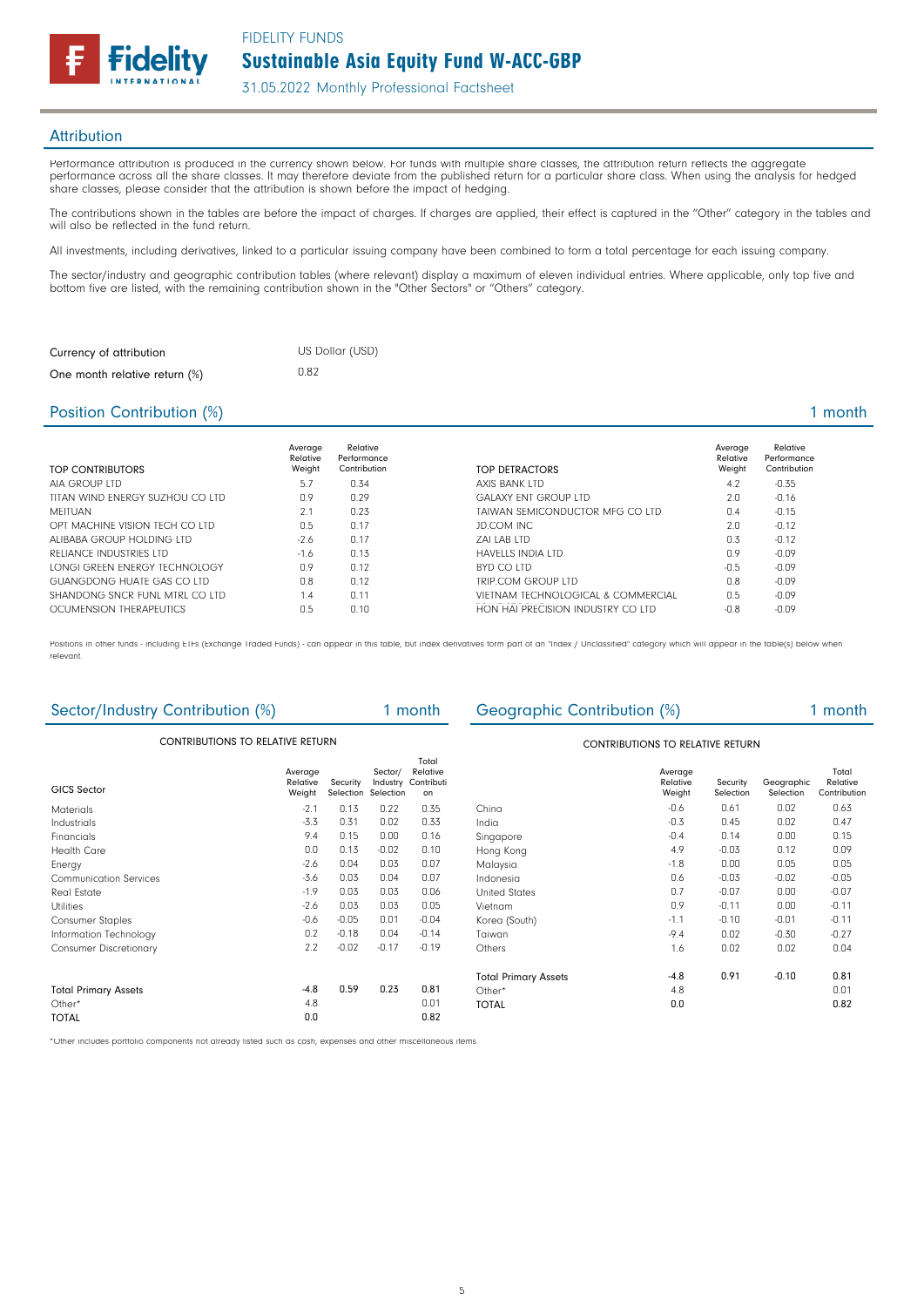

### ESG Metrics

The factsheet is a snapshot of the portfolio at the date indicated above. ESG ratings distribution may vary over time. Representation of this data is for informational purposes only. If<br>the SFDR classification is shown as website at www.fidelityinternational.com

# Sustainability Characteristics (31.05.2022)

|                                                       | Fund  | Index |
|-------------------------------------------------------|-------|-------|
| MSCI ESG Fund Rating (AAA-CCC)                        | AA    | N/A   |
| Weighted Average Carbon Intensity (tCo2e/\$M Revenue) | 116.3 | 335.9 |
| Carbon Footprint (tCO2/\$M Invested)                  | 18.7  | 241.6 |
| <b>SFDR Classification</b>                            | 8     | N/A   |

# MSCI Ratings Distribution % (31.05.2022)



\*N/A will be displayed if there is no ESG data available for the fund/index or if the coverage of underlying securities is under 50%. \*NR - Not rated

#### Glossary

MSCI ESG Fund Rating: This shows the funds ESG rating based on the Quality Scores given to the fund by MSCI. This ranges from AAA, AA (Leader), A, BBB, BB (Average) to B, CCC

(Laggard).<br>**Weighted Average Carbon Intensity**: is calculated as the sum of each portfolio weight multiplied by the Co2e per \$M of Revenue of each holding. This metric provides a snapshot o

the fund's exposure to carbon-intensive companies and includes scope 1 and scope 2 carbon emissions.<br>**Carbon Footprint**: Provides a normalized snapshot of the funds contribution to carbon emissions.<br>**SFDR Classification:** and are products with ESG objectives. Article 8 funds focus on promoting ESG characteristics and this must be a primary focus of the product. Article 6 funds integrate sustainability<br>risks into investment analysis and deci

#### Disclaimer

ESG Rating Source: ©2022 MSCI ESG Research LLC. Reproduced by permission, no further distribution. MSCI ESG Research LLC and its affiliates (the "ESG Parties"), obtain information<br>from sources they consider reliable, none

reported. SFDR Classification is assigned by Fidelity in line with the EU Sustainable Financial Disclosure Regulation.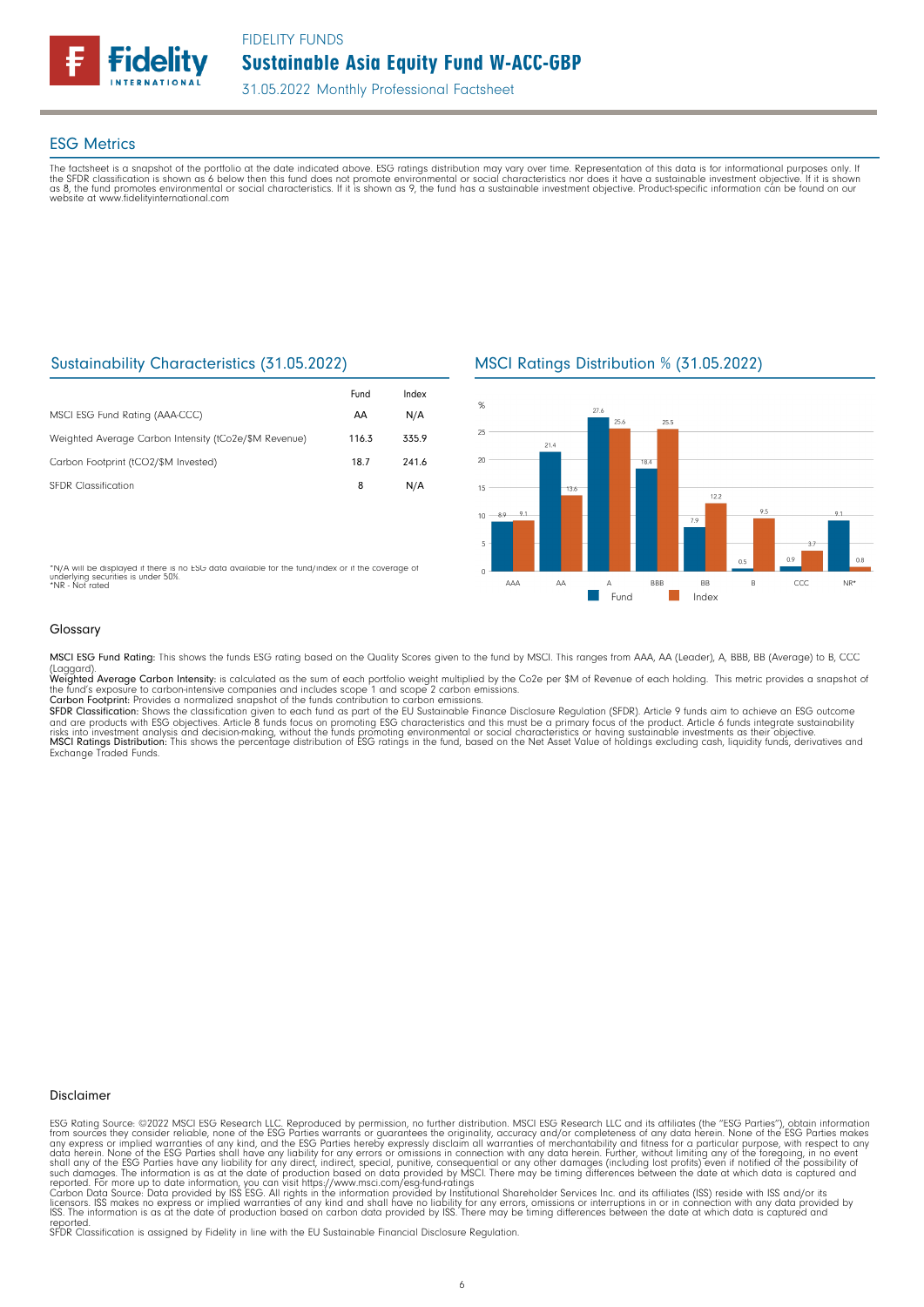# Glossary / additional notes

**Fidelity** 

#### Volatility & Risk

**Annualised volatility:** a measure of how variable returns for a fund or comparative market index have been around their historical average (also known as "standard deviation"). Two funds may<br>produce the same return over a calculation is the standard deviation of 36 monthly returns presented as an annualised number. Volatility for funds and indices are calculated independently of each other

**Relative volatility:** a ratio calculated by comparing the annualised volatility of a fund to the annualised volatility of a comparative market index. A value greater than 1 indicates the fund has been<br>more volatile than t measure of 0.8 would mean the fund has been 20% less volatile than the index.

**Sharpe ratio:** a measure of a fund's risk-adjusted performance, taking into account the return on a risk-free investment. The ratio allows an investor to assess whether the fund is generating adequate the tund is generati

Annualised alpha: the difference between a fund's expected return (based on its beta) and the fund's actual return. A fund with a positive alpha has delivered more return than would be expected given its beta

**Beta:** a measure of a fund's sensitivity to market movements (as represented by a market index). The beta of the market is 1.00 by definition. A beta of 1.10 shows that the fund could be expected to<br>perform 10% better tha perform 15% worse than the market return during up markets and 15% better during down markets.

**Annualised tracking error:** a measure showing how closely a tund tollows the index to which it is being compared. It is the standard deviation of the fund's excess returns. The higher the fund's<br>tracking error, the higher

**Information ratio:** a measure ot a tund's eftectiveness in generating excess return for the level of risk taken. An information ratio of U.5 shows the fund has delivered an annualised excess return<br>equivalent to half the

Rº: a measure representing the degree to which a fund's return can be explained by the returns of a comparative market index. A value of 1 signifies the fund and index are perfectly correlated. A<br>measure of 0.5 means only correlation between fund and index).

**Ongoing charges** figure represents the charges taken from the fund over a year. It is calculated at the fund's financial year end and may vary from year to year. For classes of funds with fixed ongoing charges figure repr

For more information about charges (including details of the fund's financial year end), please consult the charges section in the most recent Prospectus.

**Historic yield**<br>The historic yield for a fund is based on its dividends declared over the preceding 12 months. It is calculated by summing the dividend rates declared in that period, divided by the price as at the date of publication. Declared dividends may not be confirmed and may be subject to change. Where 12 months of declared dividend data does not exist a historic yield will not be published.

#### Sector/industry classification

GICS: The Global Industry Classification Standard is a taxonomy mainly used across MSCI and S&P indices in which each company is assigned by its principal business activity to one of 11 sectors, 24 industry groups, 69 industries and 158 sub-industries. More information is available at http://www.msci.com/gics

**ICB:** The Industry Classitication Benchmark is a taxonomy mainly used across FTSE Russell indices in which each company is assigned by its principal business activity to one of 11 industries, 20<br>supersectors, 45 sectors a

TOPIX: Tokyo stock Price Index, commonly known as TOPIX, is a stock market index for the Tokyo Stock Exchange (TSE) in Japan, tracking all domestic companies of the exchange's First Section. It is calculated and published by the TSE.

**IPD** means the Investment Property Databank who are a provider of performance analysis and benchmarking services for investors in real estate. IPD UK Pooled Property Funds Index - All Balanced<br>Funds is a component of the

#### Independent Assessment

**Scope Fund Rating:** The rating measures how well a fund has balanced risk and reward relative to its peers. The rating is based solely on performance for funds with a five year track record. Funds<br>with a shorter history a and  $E = poor$ 

**Morningstar Star Rating for Funds:** The rating measures how well a tund has balanced risk and reward relative to its peers. Star ratings are strictly based on past performance and Morningstar<br>suggests investors use them t suggests investors use them to identify turids to 4 or 5 stars are displayed on the factsheet.

**Primary share class:** is identified by Morningstar when the analysis calls for only one share class per fund to be in the peer group. It is the share class Morningstar recommends as the best proxy for the best proxy for c for the fund will have its own primary share class.

Portfolio Turnover Rate (PTR) and Portfolio Turnover Cost (PTC), where shown: SRDII does not define a methodology for these values; ours is as follows: PTR = (purchases of securities + sales of<br>securities) minus (subscript minus implicit costs.